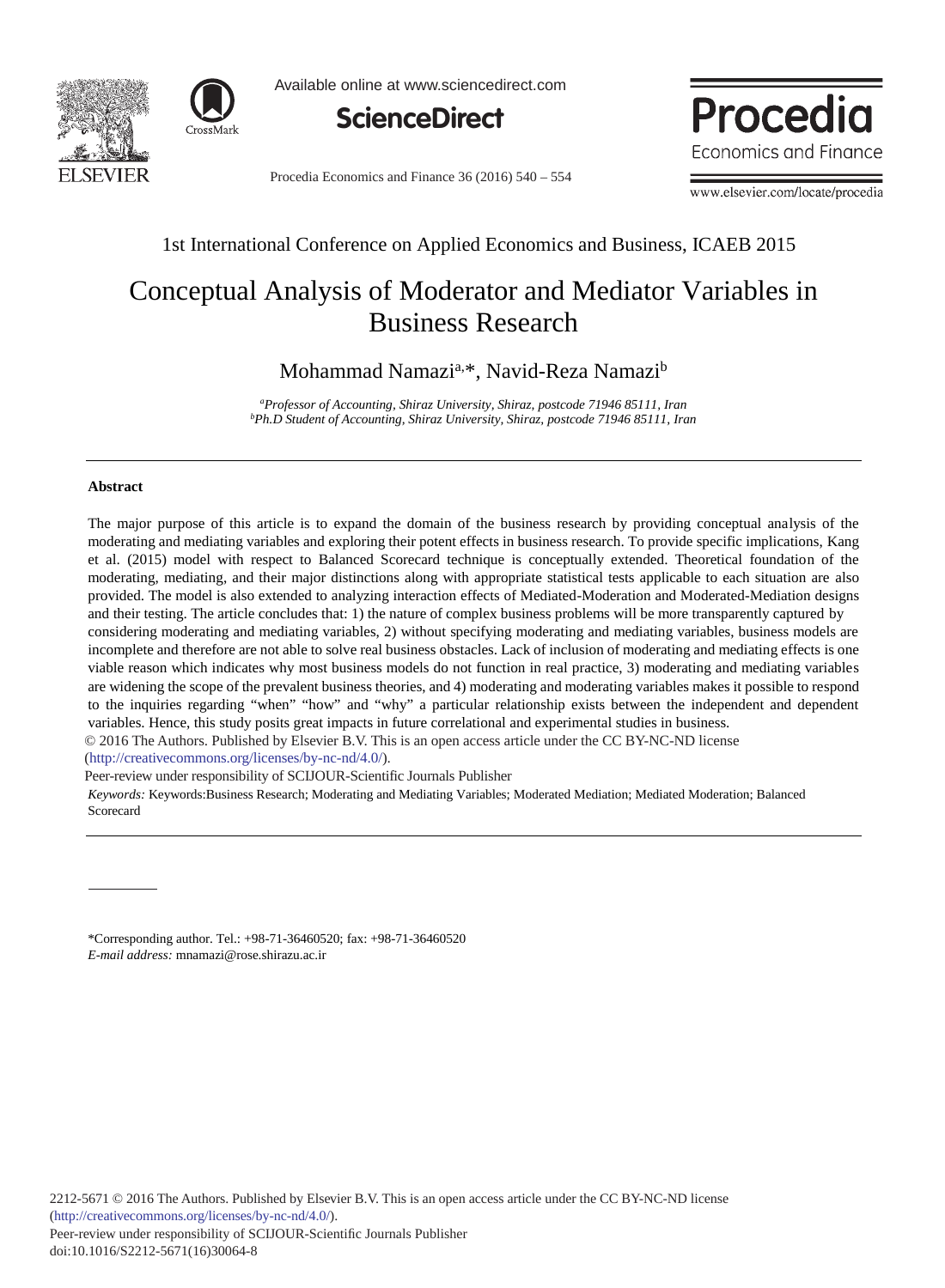## **1. Introduction**

A famous aphorism in statistics, which is originated by professor Box (1976), the great statistician of the 20 century, is that "all world's models are wrong", because they are abstracting the reality so much. On the contrary, it is argued that because of the impossibility of capturing complex realities into a model, some kind of abstraction is mandatory. While this argument stems from the facts, a critical inquiry is: to be useful, how much abstraction should be made in establishing a particular model? Despite a lack of any unambiguous rule in this regard, a general guideline in every disciplines tends to call on scientists to establish a sumptuous model in an attempt to get surrounding to reality as much as possible.

The general motivation of this article is to provide a conceptual analysis for extending the reality into models. This analysis is comprehensive and can be applied to any discipline such as engineering, hard sciences, social sciences, agricultures and medical sciences. However, in order to be specific, merely business models in the context of the Balanced Scorecard (BSC) (Kaplan & Norton, 1992), which is a contemporary universally multidisciplinary technique, will be discussed.In most modern business models,(e. g., Farooq and Hussain, 2011; Karabulut, 2015; and Kang et. al, 2015) when experimental and causal designs are exerted, researchers' effort is usually focused solely on analyzing the relationship between dependent and independent variables to study designated obstacles. For instance, in the domain of the Balanced Scorecard (BSC), Karabulut (2015) investigates the effect of innovation on the performance of the manufacturing firms based on the BSC and it's four perspectives. Fig1 shows the study's design.



Fig 1. Karabulut (2015: 3159) research model

By applying multiple regression analysis, the author reports that the product, process and organizational innovations show a positive effect on all four BSC perspectives. However, the marketing innovation demonstrates a positive impact only on financial, customer, and internal business processes perspectives and a negative impact on the learning and growth performance.

In a more elaborate study, Kang et al. (2015) study the relationship between Corporate Social Responsibility (CSR) and Family Hotels' Financial Performance (FHFP) based on the Sustainability Balanced Scorecard (SBSC) – Financial (FIN), Customer (CUS),Internal business (INT), Learning and growth (L & G),Non-market (social and environmental) perspectives, and hotels' Goals(GOA) and Vision (VIS). Fig 2 shows the research design.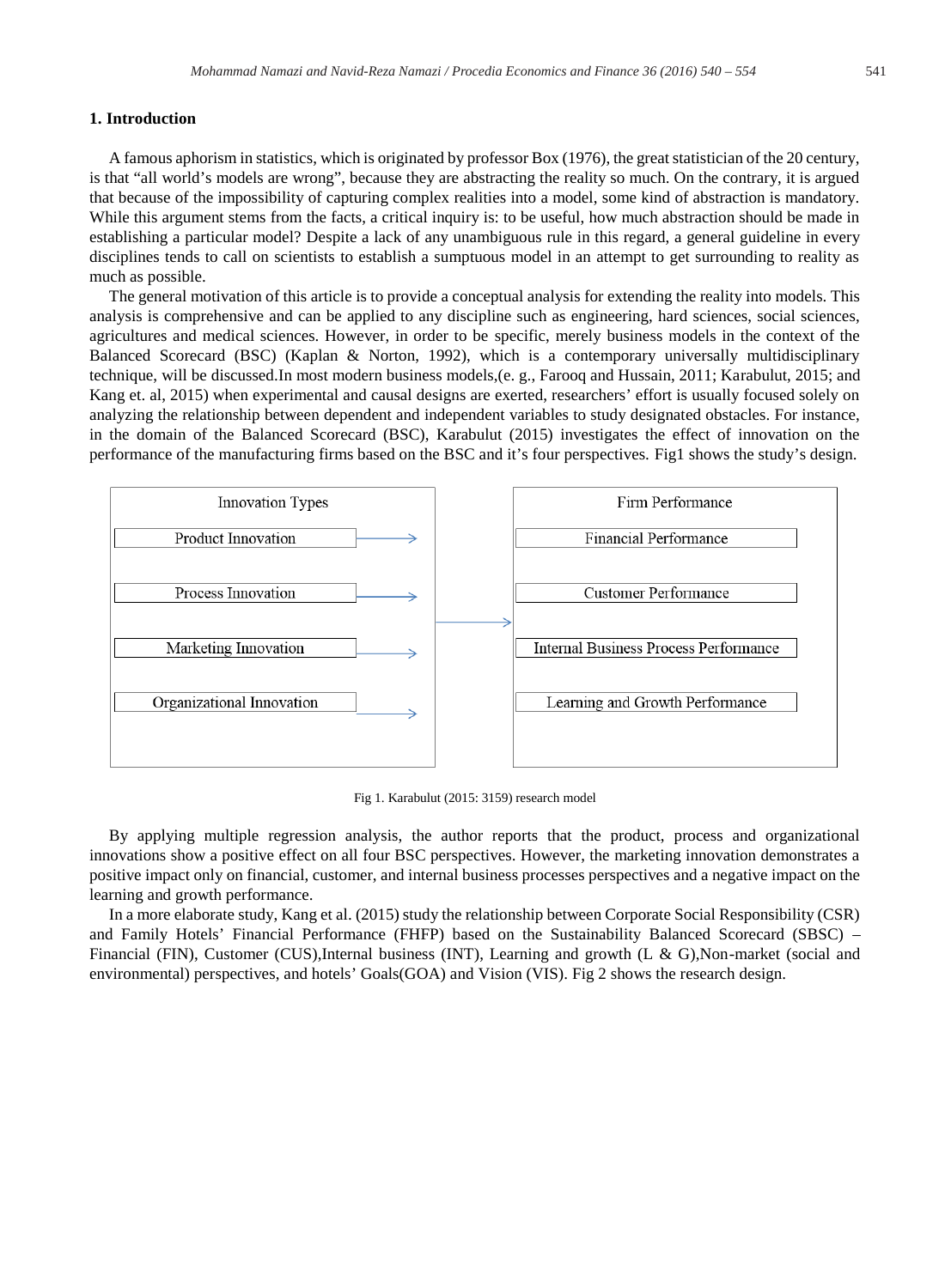

Fig 2. Kang et al. (2015: 127) model

By identifying three groups of stakeholders (managers, employees and customers) and applying Partial Regression, the authors found that: 1) CSR exhibits a significant influence on SBSC for both managers and employees group, 2) CSR shows a significant relation with goals for all stakeholders groups and 3) all stakeholders confirm a causal relation among BSC perspectives.

Although these studies report interesting results, the findings seem somehow spurious and illusory, because reported results are confined to limited research designs which suffer from, at least, three acute shortcomings: parsimony, rationality problems and external validity threats. The first weakness relates to abstracting reality and lacking inclusion of adequate appropriate variables to capture the true nature of the study. The second problem is in regard to the inability of research designs in identifying the true relationship which is dominated between dependent and independent variables as well as with other variables which are ignored by researchers. The third obstacle stems from the potential of generalizability of findings from samples to populations of the studies. Hence, the major inquiry is: what are the effects of these subtle deficiencies on findings of the studies and how can they be solved?

The major purpose of this research is responding to the preceding inquiry by conceptually describing, analyzing and testing the effects of Moderator (MO) and Mediator (ME) variables and their interactions- Mediated-Moderation and Moderated-Mediation effects. In order to be more precise, the design of Kang et al.'s (2015) study, which is more elaborate than many preceding research, will be extended, The importance of this research relates to defining and analyzing potential impacts of MO and ME, their interactions and behaviors in business research. Hence, it provides a potent theoretical basis for conducting more comprehensive empirical studies to analyze complex business problems more truly and accurately. The study also contributes to contemporary knowledge about research designs, and causes refining prevalent business theories, which entails to more insightful, real and valid findings.

The organization of the research is as follows. Sections II and III describe the nature, characteristics and testing of the moderating and mediating variables respectively. Major distinctions of the moderating and mediatizing variables are discussed in section IV, and the effect, testing and extensions of mediated-moderation and moderated-mediation are explored in section V. Section VI provides discussions, conclusions, suggestions and limitations of the study.

#### **2. Moderator Variables**

A potent way for enhancing business research designs, and thus providing more realistic and accurate findings, is inserting appropriate MO variables relating to studies. A MO variable is a qualitative (sex, religion, customer satisfaction) or quantitative variable (such as firm's size, financial leverage and price) that affects the strength AND /OR direction of the relationship between the dependent or criterion variable(Y) and the independent or predictor(X) variables (Baron and Kenny, 1986). It may be naturally occurring, measured or determined variables (e. g., age, gender, industry type) or can artificially be created by manipulation of the conditions (e. g., negative/positive service quality) (RO, 2012). A MO variable in fact acts like the second independent variable. When MO is exerted, the following conditions should exist: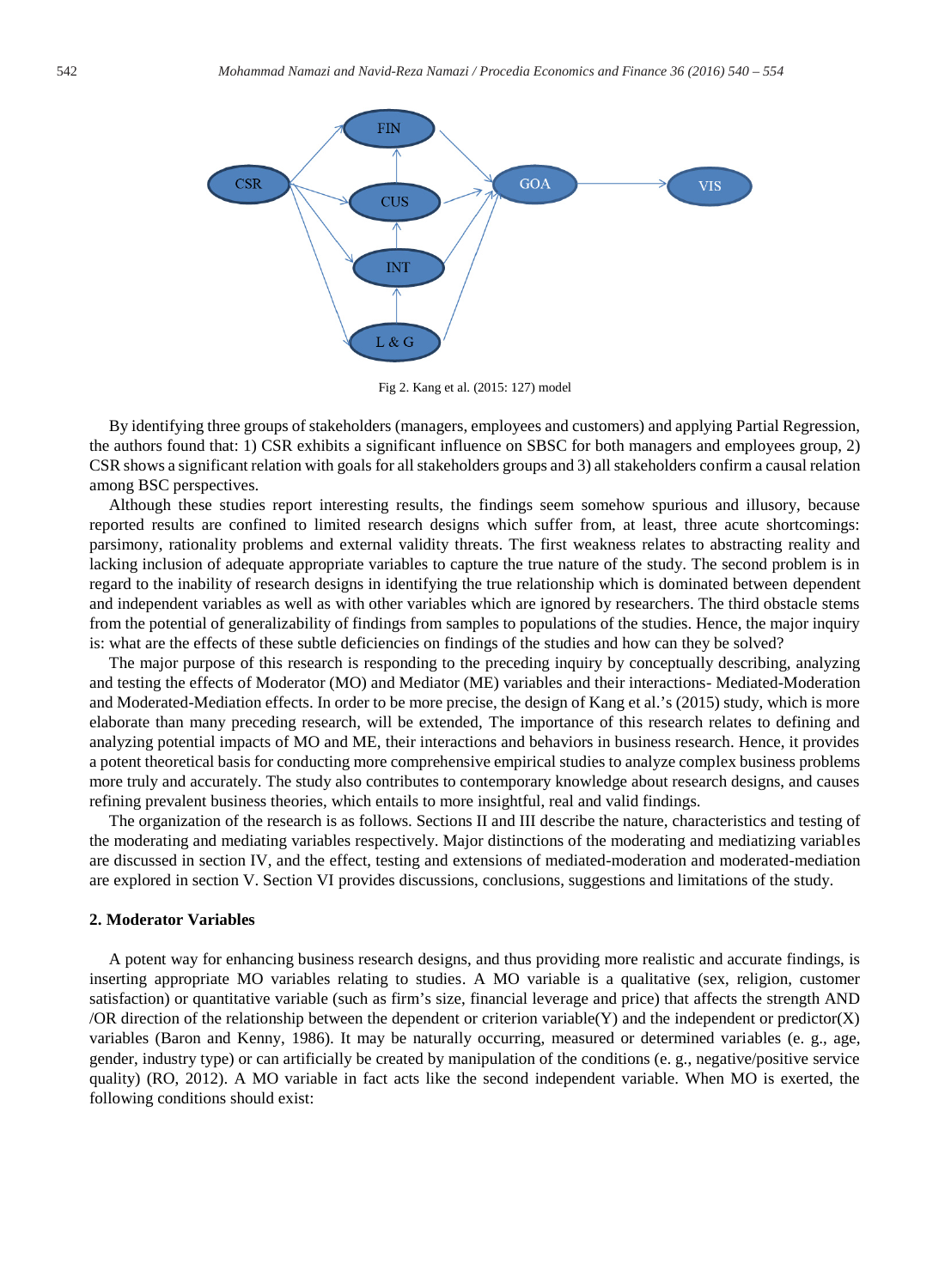- $\bullet$  X occurs before Y.
- MO maintains a causal relationship with Y,
- $MO$  plays the same function as X.
- $\bullet$  MO does not have any correlation with X.

In correlational studies, a MO variable is a third variable which could affect the amount of the correlation and/or change the direction of the dependent and independent variables. In experimental settings, the effect of a MO variable can be shown via the interaction effect of the X and MO. Hence, a logical extension of the Kang et al. (2015) study is searching and inserting appropriate MO variable(s) based on the theory and pertinent literatures of CSR and FHFP. Kang et al.'s model (2015) is provocatively based on the axiom that the relationship between Corporate Social Responsibility (X) and Family Hotels Financial Performance (Y) is direct, and no other variables are intertwining into this relation. This axiom is, of course, neither realistic nor complete. The true relationship between X and Y is more revealed when critical moderating variables are inserted in the model. Kang et al. (2015), Pivato and Misani (2008), and WU and KO (2013), among others, point out that "size of the hotel" is an influential factor which affects the relationship between X and Y, because small hotels are much more exposed to risks than large franchise hotels. Other researchers (e. g., Namazi et al., 2015, and Niresh and Velnampy, 2014) have also reported the effect of firm size in other contexts. Thus, the real relationship between CSR and FHFP is conditional on the size of the hotels, and conceivably size could be selected as a MO variable. Fig 3 shows the diagram of the size effect. Other exogenous variables -such as promulgation of the laws and regulation relating to CSR, economics, culture and political situation of the country, the existence of a well-organized stock market- and also endogenous variables-like company's (hotel's) exploitation of a more refined financial reporting system, innovation, technology, internal corporate governance, gender, price -could also be chosen as other MO variables.





To test the size effect of the model statistically, the scale type of the moderator and independent variables should be specified. Alternative cases are as follows (Baron and Kenny, 1986):

• Both MO (size) and X (CSR) are categorical variable- In this case, a 2x2 factorial design exists and ANOVA can be used to statistically test the relationship. If the interaction term is statistically significant, the moderator effect exits. If an interaction between X and MO exists, simple effect of the X is also considered for different levels of MO. Sample means for each condition are also used to visually demonstrate the interaction.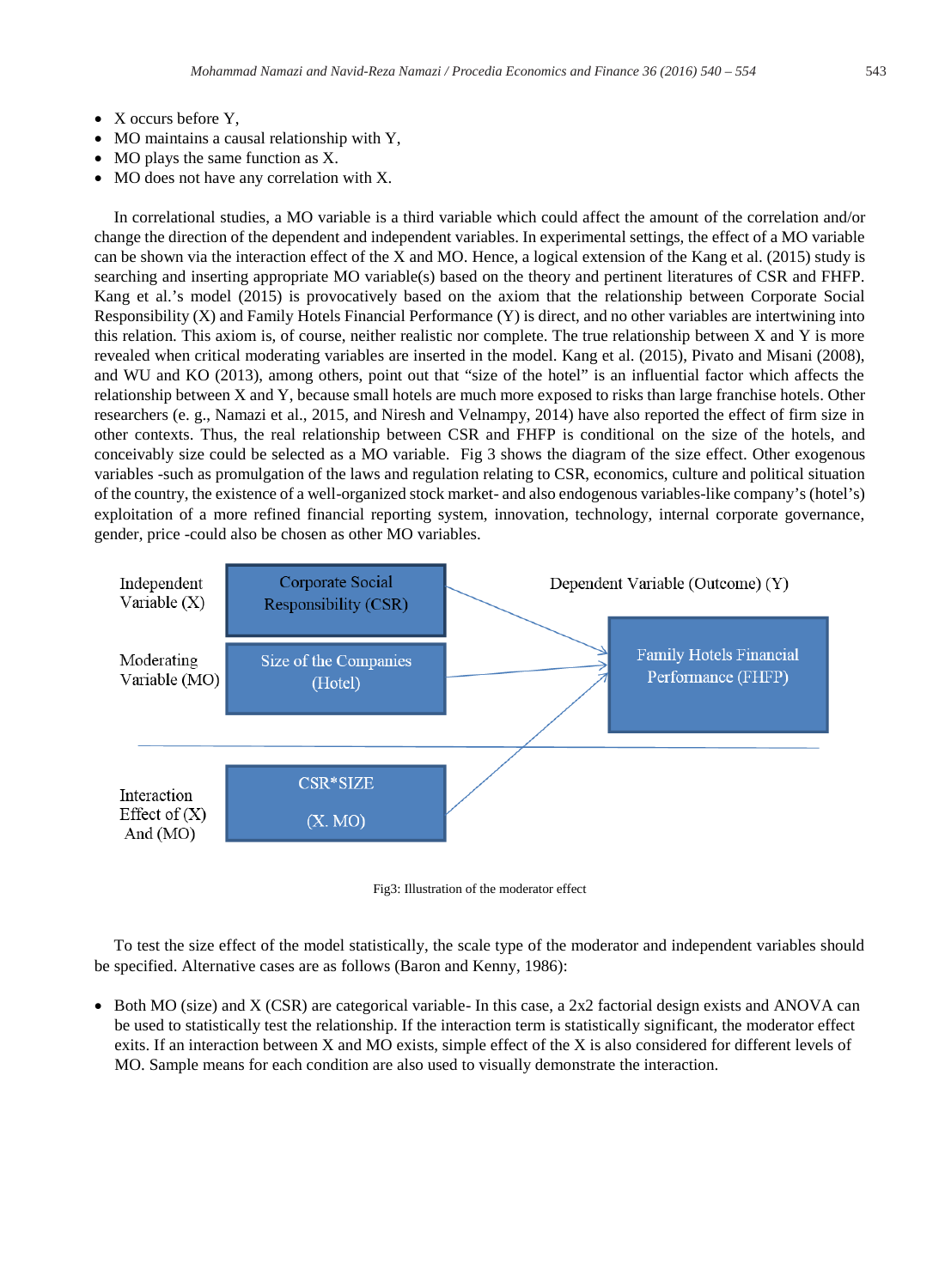- $\bullet$  MO (size) is categorical and X (CSR) is continuous variable- In this case, the first step is to represent the categorical variable with code variables (k-1 coding variables for a moderator with k levels) along with a product term. Then, correlation between X and Y is calculated for each level of MO and their differences are examined statistically. It is preferable that the coefficient of the X on Y is calculated for each group and the difference be examined statistically. If the difference is statistically significant, the reliability of the measurement of X for each level of MO is estimated usually by LISREL. The association of X with Y depends on the value of MO variable.When Mo is categorical (especially dichotomous), the Structural Equation Modeling (SEM) is also appropriate. The Multi-group Approach, which separately determines the relationship between X and Y for each group of MO, can also be exerted. This can be implemented by employing and comparing a "Constrained model (which assumes no interaction effect) with an "Unconstrained model" (which assumes interaction effect). If the unconstrained data fits better, it indicates that moderation exists (Ro, 2012).
- MO (size) is continuous and X (CSR) is categorical variable-In this case, the task is subtle. To measure MO effects, the researcher must know ahead of time how changes in X affect Y as a function of Mo. Generally, the effects of X on Y are not a function of MO because MO contains different levels. Fig 4 shows different cases in which MO could influence X and Y.



Fig 4: Illustration of the various moderating effect

In Fig 4a, the effect of X on Y given MO is linear. This situation happens when, for example, the researcher's hypothesis is based on the theory that CSR posits only two signals: positive social and environmental responsibility, and negative social and environmental responsibility, and the effect of size as a MO variable is that positive social and environmental responsibility creates more effects on the performance of the hotels. In these cases to calculate the simple and interaction effect, usually a "Hierarchical Regression Analysis" is used. Consequently, at first, X and Mo are entered into the model as predictors of (Y). At this step, X and/or MO do not have to be significant predictors of the Y in order to test for an interaction. In the next step, an interaction term, the product of X and MO  $(X^*MO)$ , will enter into the model. If the interaction effect is significant, the interaction effect exists. Because the interaction effect is the product of X and MO, muticollinearity problems are likely to incur between the main effects of X and MO and their interaction effects. This multicollinearity results in "bouncing betas"-that is shifting the direction of the beta terms from positive to negative terms and vice versa. To correct this problem, centering (subtracting the sample mean) or standardizing (z scoring) is suggested (Aiken and West, 1991; Frazier et al., 2004).

In Fig 4b, the effects of X on Y given MO are quadratic. This Fig illustrates the situations in which the researcher's theory is that generally the effects of CSR on the financial performance of the large hotels is greater than small hotels, however, with increasing the size of the hotels, this effects is diminished or lost. In some cases, it is possible that the relationship of one level of X with Y given MO is linear and the relationship of other levels of X on Y is quadratic. In these situations, the adjustment of the quadratic function is made by adding MO2 and X\*MO2 and a "Hierarchical"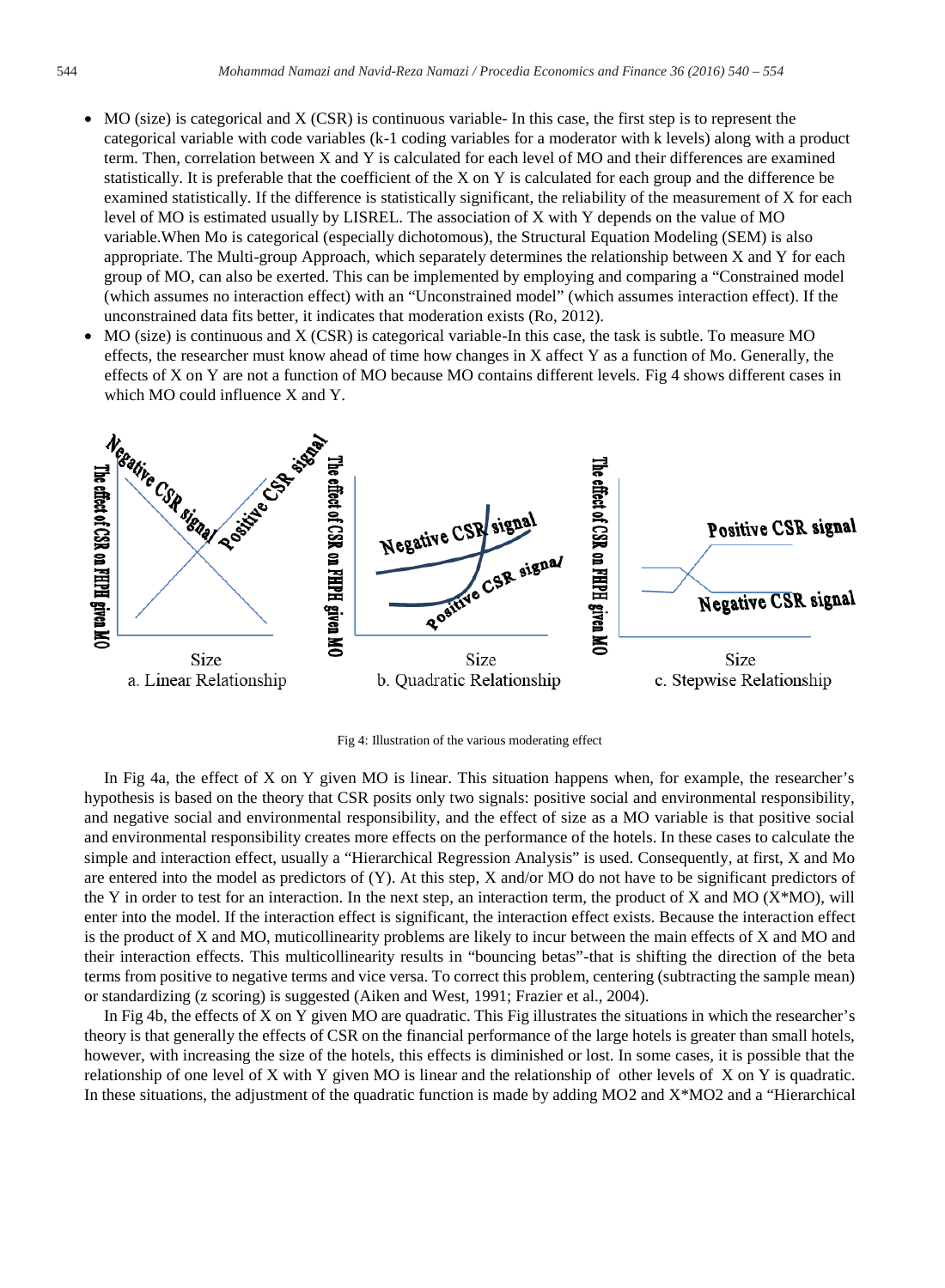Regression Analysis" is applied. If  $X^*MO$  is significant, the moderating effect is linear, and if  $X^*MO2$  is significant, the moderating effect is quadratic.

In Fig 4c, the effect of X on Y given MO is shown as a "step-wise" relation. This situation might arise when the researcher's hypothesis is that only at a specific level of size there is a clear difference between the effects of CSR levels. Thus, in a particular level of MO, a distinct difference is seen in the different levels of X. In these situations, MO at this particular level is divided into two levels and the effect of MO is exactly similar to case A above.

D. Both Mo and X are continuous variable-In this situation if the researcher's hypothesis is based on the premises that the effects of X (CSR) on hotel's financial performance (Y) given size (MO) can be characterized by "step-wise "relation, he/she can divide size (MO) at the step and follows the same approach as discussed in case B above. However, when the preceding relation is assumed to be linear, the situation would be similar to case C above and the interaction effects of  $X^*MO$  is entered into the regression. If the effect is assumed to be quadratic, the interaction effects of X2\* MO is entered into regression. In effect, for case D, a "Hierarchical Multiple Regression" is used. If the interaction term explains a statistically significant amount of variance of Y, and accordingly the change in R2 for the interaction term added model is statistically significant, a moderator effect is present.

SEM can also be employed in this case. By concentrating on the latent interaction effects of MO and X and their products, moderation effects can be explored. However, because the number of interactions may get large, the continuous moderator may be converted into a "categorical variable" and the "multi-group approach" can be used. Adopting this approach, however, may results in the emergence of type I and type II errors (RO, 2012).

In either preceding cases, the following issues should also be considered (Kenny, 2014):

- Power of the model.
- Measurement errors,
- Coarse outcome measures,
- Removing insignificant variables, and
- Artificial grouping.

#### **3. Mediator Variables**

In experimental and correlational business research, mediating variables may be identified to explain the kind and effects of the relationship between independent and dependent variables in an attempt to determine the nature of the study more accurately and functionally. A Mediator Variable (ME), also called "intervening or process variable", is the variable that causes mediation in the relationship between the dependent variable (called outcome) and the independent variable (called causal variable) (Baron & Kenny, 1986, Kenny, 2014,Muller et al.2005). In a mediational model, it is hypothesized that there is no direct relationship between the dependent and independent variables. Instead, the independent variable first influences the mediator variable, and then the mediator influences the dependent variable. Thus, there is a casual chain of effects which characterizes the relationship between the dependent and independent variables. This relation is shown in Fig 5. "One reason for testing mediation is trying to understand the mechanism through which the causal variable affects the outcome. Mediation and moderation analyses are a key part of what has been called "process analysis", but mediation analyses tend to be more powerful than moderation analyses. Moreover, when most causal or structural models are examined, the mediational part of the model is the most interesting part of that model" (Kenny, 2014).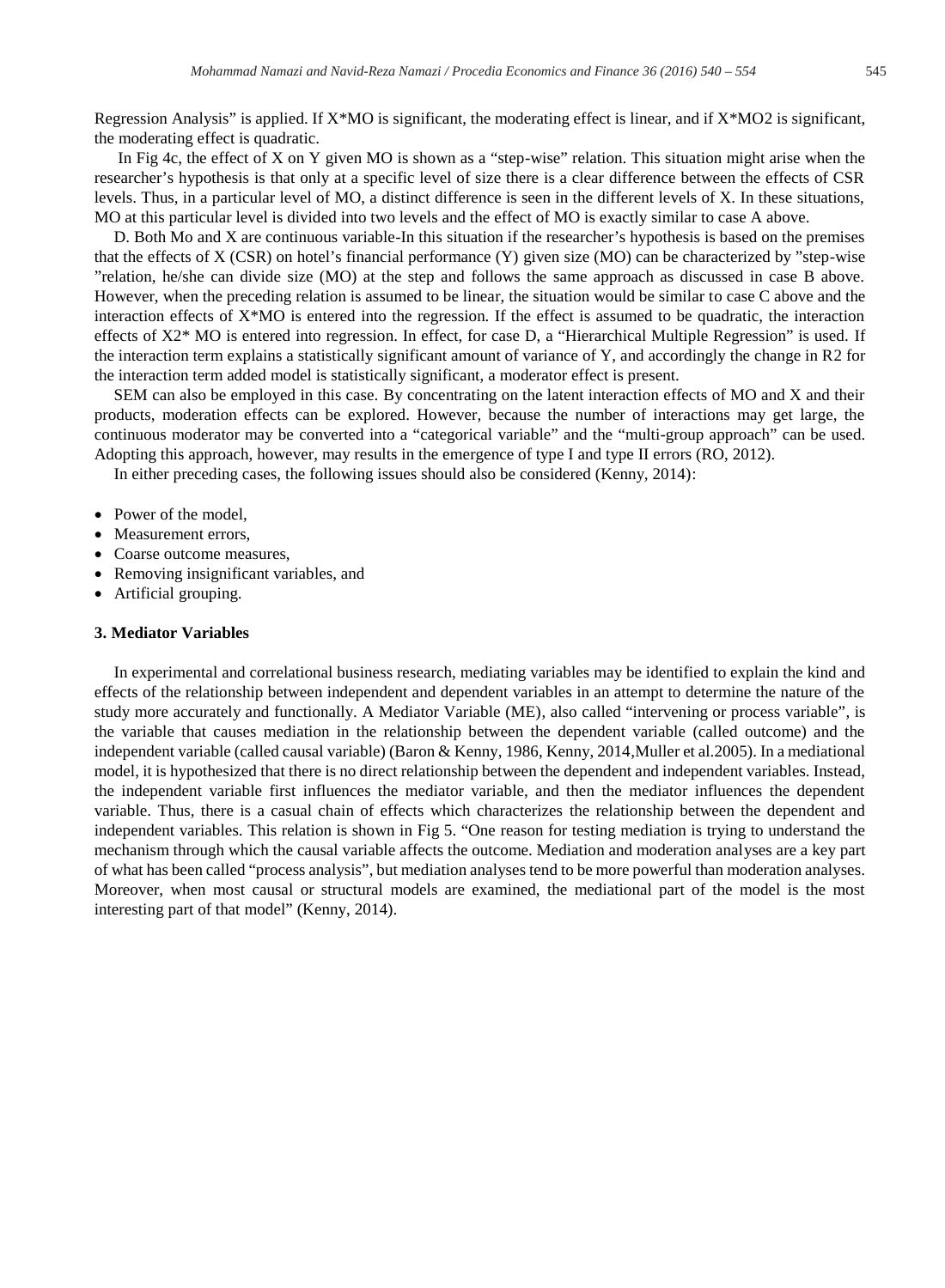

Fig 5: Illustration of the mediator effect

Kang et al. (2015:133) point out that the major limitations of their research is that "this study only tested the direct and indirect effects of CSR on goals and vision, while the mediating effect of BSC dimensions were not examined. Testing the mediating effect of BSC may offer more insight into the holistic effects of CSR and BSC on the strategies of small- and medium-sized hotels". Hence, this article attempts to conceptually extend Katz et al.'s (2015) model to discuss the effects of mediating variables.

Fig 5 illustrates the effect of the mediating variable (ME=stakeholders' perception about CSR) by incorporating BSC- on the relationship between the independent variable (X)- Corporate Social Responsibility (CSR)- and the dependent variable –Family Hotels' Financial Performance (FHFP),as an example of a mediating model. This model is much more accurate and comprehensive than the original Kang et al.'s (2015) model; it hypothesizes that CSR dose not influence FHFP directly, rather CSR affects stakeholders' perception (managers, employees, government and people) about CSR first, and then it is stakeholders 'perception that affects FHFP. In fact, the researchers' interest here might be focused on the main effects of the "stakeholders "perception" on CSR and FHFP, or the interaction effect of the stakeholders' perception and CSR, rather than analyzing the main effect of the CSR on the FHFP. The model is also based on the contemporary theories and literatures on CSR which selects SBSC as a potent performance evaluation technique. SBSC is based on the premises that the chain of cause - effect relationships begins with improvements in the area of "learning and growth" perspective. These improvements would cause positive effects in "business processes", which in turn leads to improvements in "customer satisfaction" and subsequently cause improvements in increasing revenues, profits and "financial performance". The non-market perspective complements all four perspectives by addressing economics, social and environmental issues that are not presented in the BSC model (Kaplan and Norton, 1992;Figge et al., 2002) Hence, it is possible to investigate how and why stakeholders' 'perceptions within each BSC perspectives would affect FHFP. For instance, Fig 5 can be adopted to assess "How and why customers' satisfaction would affect the relationship between CSR and FHFP?"

#### *3.1. Testing Mediation*

In Fig 5 the mediating variable (ME) called "intervening or process variable is "stakeholders' perception" – customers' satisfaction. Path C in model I and Path C' in model II are called "direct effect". The direct effect is the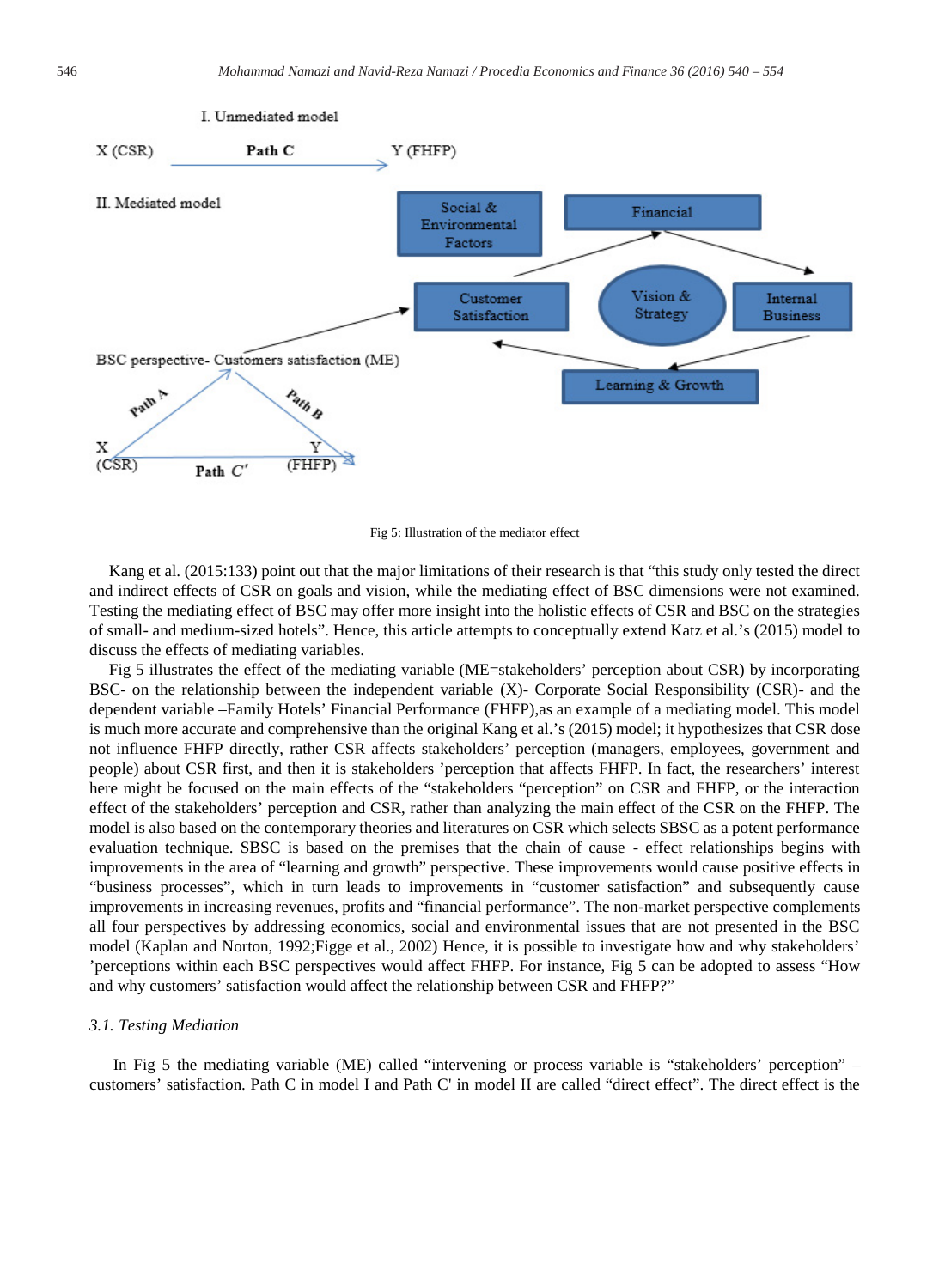coefficient of C, and measures the extent to which Y (financial performance of the hotel) changes when X (CSR) increases by one unit. The indirect effect is the product of path coefficients of A and B, and measures the extent to which Y changes when X holds fixed and ME changes by the amount it would have changed had X increased by one unit. (Robins and Greenland, 1992). In linear systems, the total effect is equal to the sum of the direct and indirect effects  $(C + AB)$  in the model above). In nonlinear models, the total effect is not generally equal to the sum of the direct and indirect effects, but to a modified combination of the two variables (Pearl, 2001).

In Fig 5, for estimating the effect of paths C, A, B, and C', multiple regression technique (sometimes called Ordinary Least Squares or OLS) can be applied. However, in some instances such other methods as logistic regression, multilevel modeling, and SEM must be used instead of multiple regressions. The steps of testing mediation effects, however, would be the same regardless of the data analysis method. Baron and Kenny (1986) propose the following steps in testing mediation:

Step1) show X is correlated with Y. (Regress Y on X-path C). Baron and Kenny, (1986) contend that mediator tests should only be attempted if this relation is significant.

Step2) show X is correlated with ME (Regress ME on X-path A).

Step3) show ME affects Y, while controlling for X (Regress Y on both X and ME-path B). It is not sufficient just to correlate ME with Y, because they both may be correlated by X.

By controlling the effect of ME, the relationship between X and Y gets weak; the amount of weakening has a direct relation with ME. If the effect of ME is large, ME's control would cause the loss of the relationship between X and Y. If by controlling the effect of ME, the relationship between X and Y does not approach towards zero but gets weak, other ME variables are involved. In business studies, it is possible that several causes be prevalent for each effect.

Step 4) show the effect of X on Y controlling for ME is zero to arrive at this conclusion that ME completely mediates the X-Y relationship (Path c'). The effects of both steps 3 and 4 are estimated in the same equation.

Initially, Baron and Kenny (1986) stated that the preceding steps should be tested in terms of statistical significance. However, Kenny (2014) points out the weaknesses of statistical significance testing and suggests preceding testing via zero and nonzero coefficients. When all four preceding steps are met a "complete or full mediation" is achieved. In this case by including ME, the relationship between X and Y (path C') falls down to zero. Because the probability of the occurrence of this situation is very low, often "partial mediation" is occurred. Partial mediation exists when the first three steps meet but the Step 4 is not. In this case, by controlling ME, the path from X to Y reduces in absolute size but is still different from zero. Most contemporary mediation analysts (e. g., Kenny et al., 1998, Kenny, 2014) assert that essential steps in establishing mediation are just Steps 2 and 3.

In contemporary mediational analysis, however, "The Indirect Effect" of the mediation (path A times path B) is used as a measure of the amount of mediation through the following equations:

#### $C = C' + AB$ ;  $C-C' = AB$

The equation of  $C = C' + AB$  exactly holds when:

1) multiple regression (or SEM without latent variables) is used, 2) the same cases are exerted in all the analyses, and 3) the same covariates are in all equations. However, the models are only approximately equal for multilevel models, logistic analysis and SEM with latent variables. For such models, it is probably inadvisable to compute C from Step 1, but rather C or the =  $C' + AB$  (Kenny, 2014). Imai et al. (2010) have defended applying AB = c - c' as the measure of the indirect effect.

Another measure of mediation is the "mediation effect ratio" which is determined by calculating the indirect effect divided by the total effect- or AB/C or equivalently 1 - C'/C. Most often, however, the indirect effect computes directly as the product of A and B. Causal Inference Approach (Pearl, 2011) has also been proposed to measure the indirect effect. SEM can also be applied to test the mediation effects (RO, 2012). The procedure for testing mediator effects in SEM is similar to regression analysis. Thus, for testing the significance of the mediated effects, the fitted mediated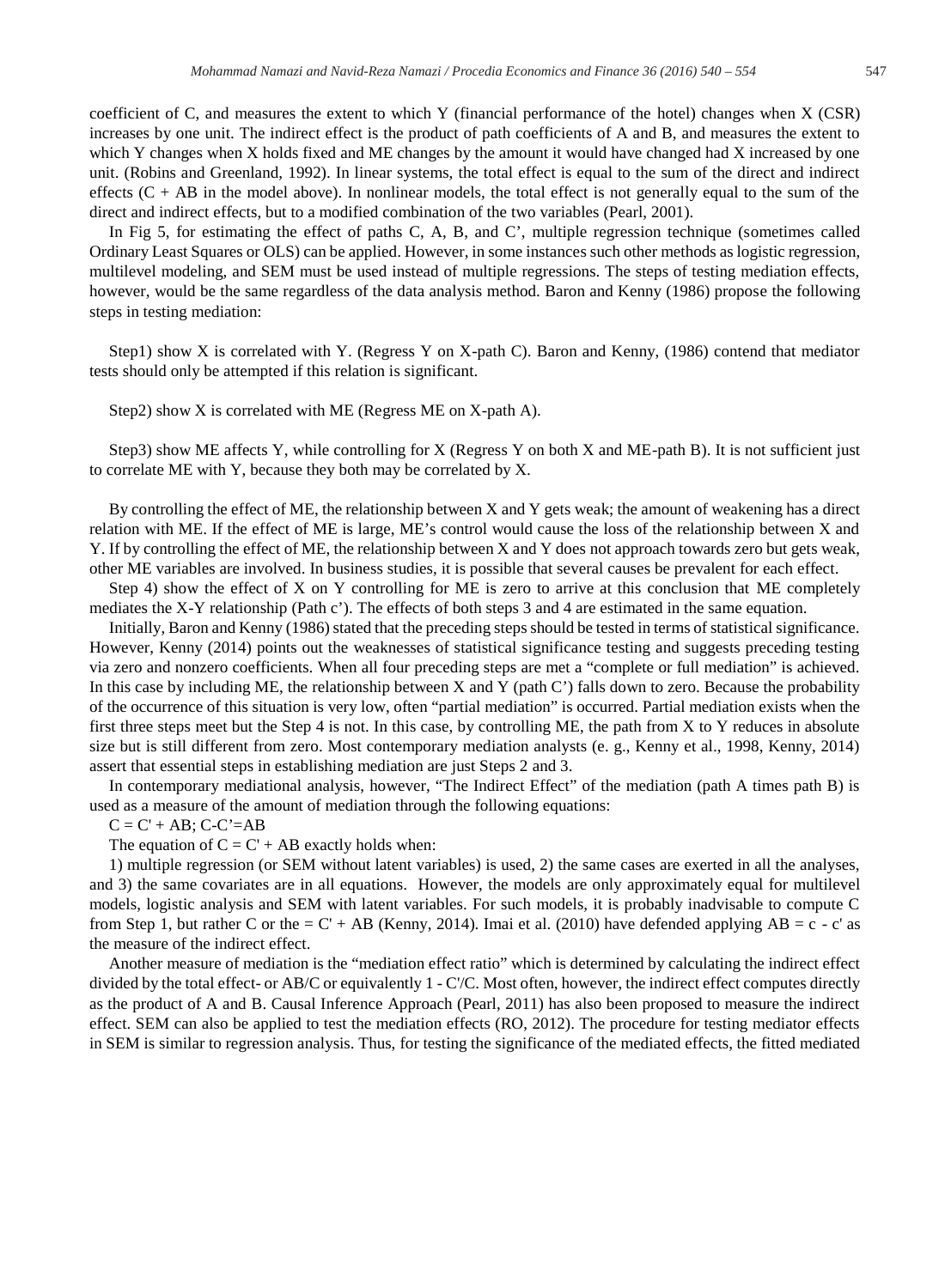models are compared to being with and without the direct path from X and Y constrained to zero. Still the four more widely used tests of the indirect effect of mediation are as follows:

- Joint test of significance- In this test, non-zero effects of mediated relationships are identified by following steps 2 and 3 above (path A and B of Fig5). If these conditions are met, non-zero effects relationships are likely exists. Consequently, to test the null hypothesis that  $AB = 0$ , the test of both paths A and B are zero should be attempted (Fritz & MacKinnon, 2007).
- Sobel Test-This test (sometimes called Delta Method) introduced by Sobel (1982). The test compares statistic based on the indirect effect of mediation with its null sampling distribution by estimating the standard error of AB which equals to the square root of  $(B2*sA2 + A2*sB2)$ . T value is calculated as follows:

 $t = (\tau - \tau') / SE$  OR  $t = (AB) / SE$ 

Where SE is the pooled standard error term,  $SE = \sqrt{(A^2 \sigma^2 B + B^2 \sigma^2 A)}$ , and  $\sigma^2 B$  and  $\sigma^2 A$  are the variance of B and A respectively.

This t statistics is used for significance determination of the mediation effects. The t-test will be significant if the size of the mediated path is greater than the direct path. Alternative methods of calculating Sobel's test have also been proposed (Sobel Z value, Arioan Z value (1944/1947); Goodman Test, 1960) that apply either z or t distribution or each estimates the standard error differently. SPSS and many SEM packages provide solutions to compute Sobel's test. Sobel's test is more accurate than Baron and Kenny (1986); however the test generates a very low power, focuses on the normality assumption, and large sample sizes are required in order to have a sufficient power to detect significant effects. MacKinnon et al., (2002) suggest that a sample size of 1000, 100 and 50 is required to detect small, medium and large effects respectively.

- x Bootstrapping Method- This method involves in forming a sample distribution of the indirect mediation effects, as a representation of the population, by selecting a large number (over hundreds or thousands) of replacement resamples to compute the required information regarding each sample (Preacher & Hayes, 2008). Given this distribution, a confidence interval, a p value, or a standard error could be computed. Often A and B are estimated from this resampled data set and the product of the path coefficient is determined. Consequently, point estimates and confidence intervals are determined. This procedure provides a basis to identify the significance or nonsignificance of the mediation effects. Point estimates determine the mean over the number of bootstrapped samples. If zero does not fall in the interval, then it can be concluded that the indirect effect is different from zero and therefore a significant mediation effect exists to report (Shrout & Bolger, 2002, Hayes, 2013). SPSS, SAS macros and Amos can be employed to bootstrap (Kenny, 2014). Bootstrapping method is superior to Sobel's test because it is a non-parametric test which does not require normality assumption, is applicable to small sample sizes, and increases the power of the test.
- Monte Carlo Method- This test is described by MacKinnon, et al. (2004) and is based on the premises that A and B possess normal distribution. By computing A,B, standard error of A, standard error of B and their associated variances for AB, random normal distribution is generated and the product values is determined. This procedure is simulated a very large number of times and the resulting distribution of the A\*B values is expended to estimate a confidence interval around the observed value of A\*B. Preacher and Selig (2012) and Selig and Preacher (2008), have provided computer packages to perform this test. These packages are useful when bootstrapping cannot be applied.

#### **4. Distinctions between Moderating and Mediating Variables**

The most important differences between MO and ME are as follows:

• A (MO) variable always acts like a new independent variable, and is based upon the condition that: a) MO must be preceding Y, b) MO has no casual relation with X, but posits a casual relation with y, and c) MO maintains a similar role just like X. However, a ME variable is based upon the condition that: a) X always precedes ME and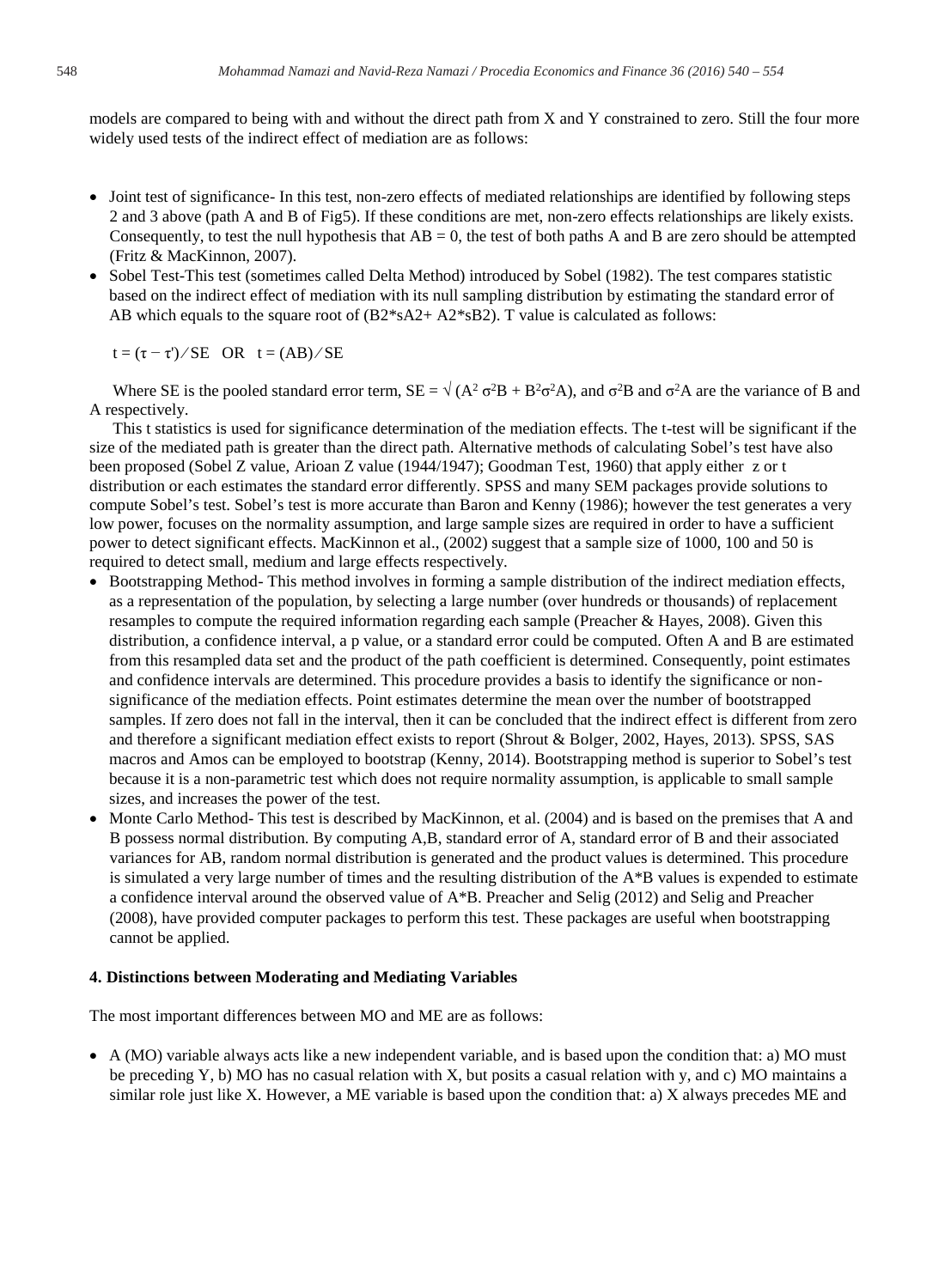Y occurs after ME, and b) the role of ME is changing –with respect to X, it acts as a "dependent variable" and in relation to Y, it has a role of the "independent variable". In either case, a casual relation between ME and X or Y exists.

- MO variables might occur, measured or determined naturally (such as age, sex and gender) or can be created and manipulated artificially (such as the quality of service of the firm). However, ME variables often occur naturally and can only be measured and cannot be manipulated.
- A (MO) variable is really a third variable which is exerted to identify the cause of weak or inconsistent relationship between independent variable and dependent variables more clearly. It specifies "when "or under "what" condition a particular effect is expected, However, a ME variable is used to describe "Why" and "How" such effects are occurred in the relationship between independent and dependent variables.
- MO variables are used when the relationship between independent and dependent variable is "Weak" or noncoherent. But ME variables are exerted when the relation between independent and dependent variables is statistically significant.
- MO variables may increase or decrease the strength of the relationship between independent and dependent variables or they may change their direction; and moderation models are not causal. However, by entering a ME variable into a model, the independent variable may no longer affects the dependent variable (complete mediation) or gets weak(partial mediation),and a causal mediating model exists.
- A researcher who applies MO variables usually is interested in testing unknown relationship between the independent and dependent variables. He/she is more interested in studying the "Independent variable" or "interaction effects" and not MOs, and by entering MOs wants to just test unknown relationships between X and Y, and know "When" the relationship between independent and dependent variables are established and gets stronger. However, in exerting ME, the issue of "How" and "Why" in the relationship between independent and dependent variable are more important to the researcher than the independent variable. Hence, the researcher's interest is focused on the ME variable, not the independent variable.
- x The statistical tests of the moderating effects are distinctly different from mediating effects (see preceding parts).

# **5. Mediated-Moderation and Moderated-Mediation**

In an attempt to more capture the reality of the business complexities, the effects of MO and Me variables can be studied simultaneously by establishing following models:

# *5.1. Mediated- Moderation Models*

Mediated moderation is a combination of both moderation (MO) and mediation (ME) variables (Muller, et al. 2005; Edwards & Lambert, 2007). Fig 6 illustrates the Mediated-Moderation case based on Kang et al.'s (2015) study. Here, moderation variable (Size effects) must be established first into the model, hence the focus of the research is usually on the prediction of the interaction of X (CSR) and MO (size of the hotels) on Y (financial performance of the hotels). Then a search for injecting a mediated variable should begin, if there is a theoretical reason to believe that there is a fourth variable (BSC-Customers Satisfaction) that acts as the mechanism or process that causes the relationship between CSR and size of the hotels or between size and financial performance of the hotels. Hence, mediatedmoderation model assumes that moderation effect is achieved by introducing a ME variable as the fourth variable (X, MO, and Y already exist). In this situation, an interaction between X and MO exists which affects ME (Path D), and then this ME variable affects Y (path E). The model is thus mainly based on a MO variable and ME has a second role; in mediated moderation case, all the Baron and Kenny (1986) and Kenny (2014)'s steps for mediating testing is repeated but here the causal variable or X is really the interaction, and the two main effects would be treated as "covariates". Consequently, the total effect or the initial moderation effect, the direct effect or how much moderation remains after emergence of the moderator, and the indirect effect of the mediator, can be computed.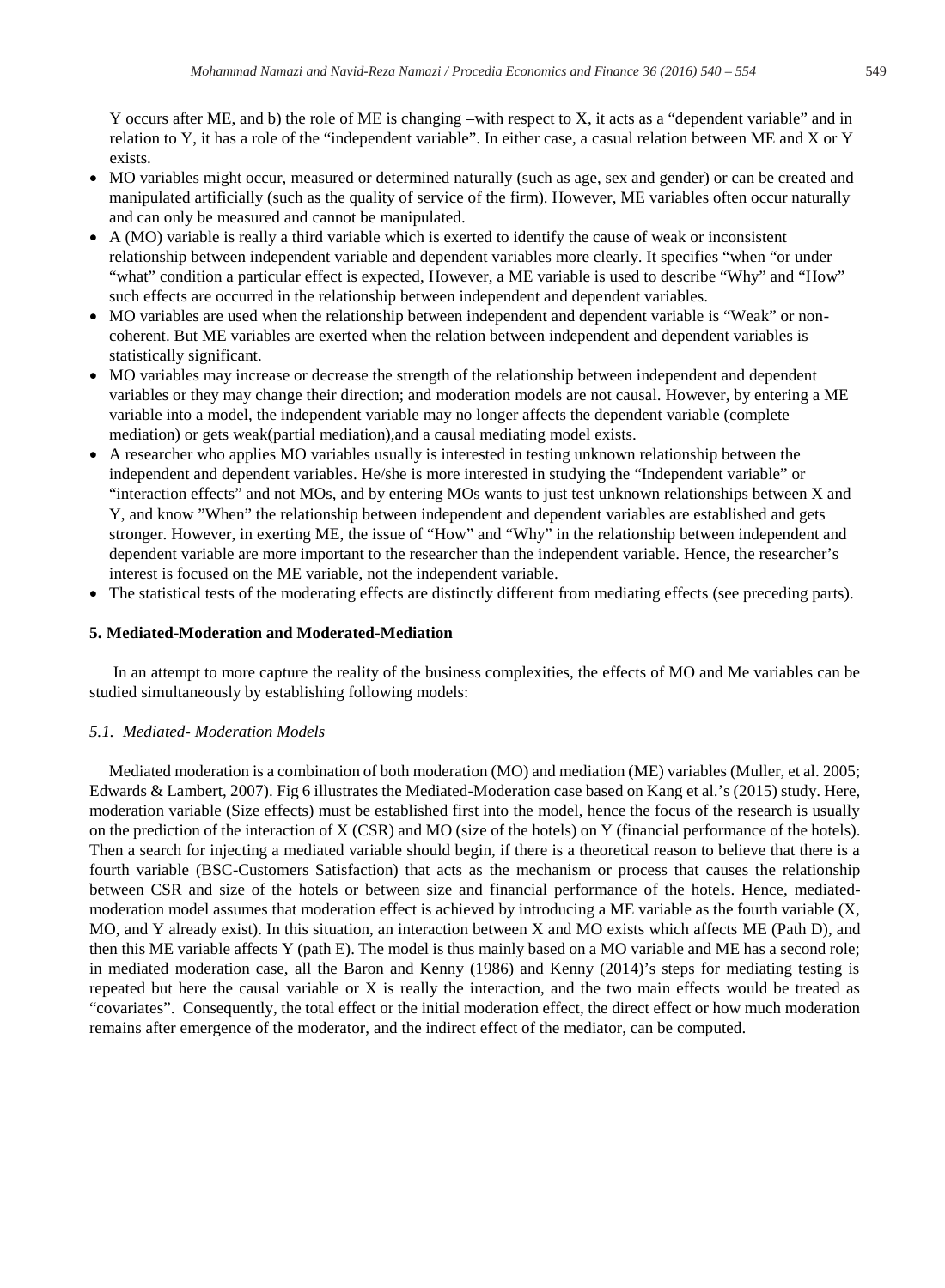

Fig 6: Illustration of the mediated- moderation effect

## *5.2. Moderated –Mediation Models*

Moderation- mediation models are established when researchers believe mediated models will get stronger by introducing moderating variables. In these situations, first mediation is performed and then investigation is started to find out whether by adding a moderator variable, mediated effects will be altered (Judd & Yzerbyt, 2005 and Preacher et al. 2007). There are five possible models of moderated- mediation which are shown in Fig7 (Muller et al. 2005):

- In the first model X moderates the relationship between ME and Y.
- Second model inserts a new variable which moderates the relationship between X and the ME (path A).
- x Third model exhibits a new moderator variable which moderates the relationship between ME and Y (path B)
- Fourth model illustrates that one MO variable influences both X and ME relationship (Path A) as well as ME and Y relationship (path B).
- Fifth model involves two new moderator variables, one moderating the A path and the other moderating the B path.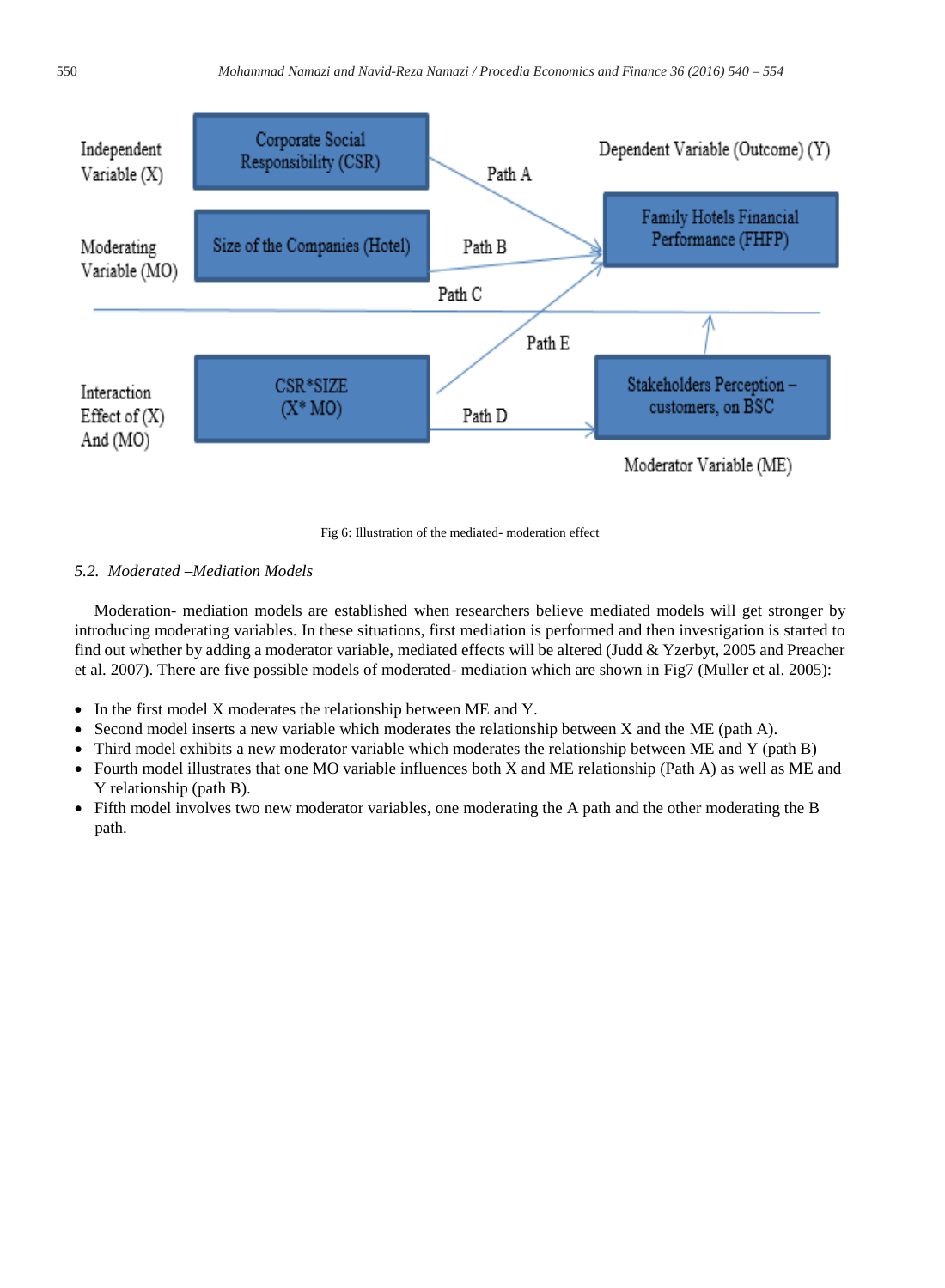

Fig 7-Illustration of the possible models of moderated mediation (Wikipedia, 2015, https://en.wikipedia.org/wiki/Mediation) (statistics)

Fig 8 exhibits the Mediator-Mediation model for Kang et al.'s (2015) study based on the previous designated ME and MO variables. It reflects a situation in which the relationship between Corporate Social Responsibility (CSR), BSC perspective-Customer's Satisfaction (ME) and Family Hotel Financial Performance (FHFP) gets stronger (in comparison with mediated model shown in Fig 5) by considering the size of the company (MO variable). This relationship is stronger for one group (e. g., large hotels) than another group (e. g., small hotels). Thus, the introduction of size as a MO variable changes the theory of the relationship between X, Y and ME relationships. The model, however, is primarily ME oriented and MO plays the second role. Thus ME is preceding MO.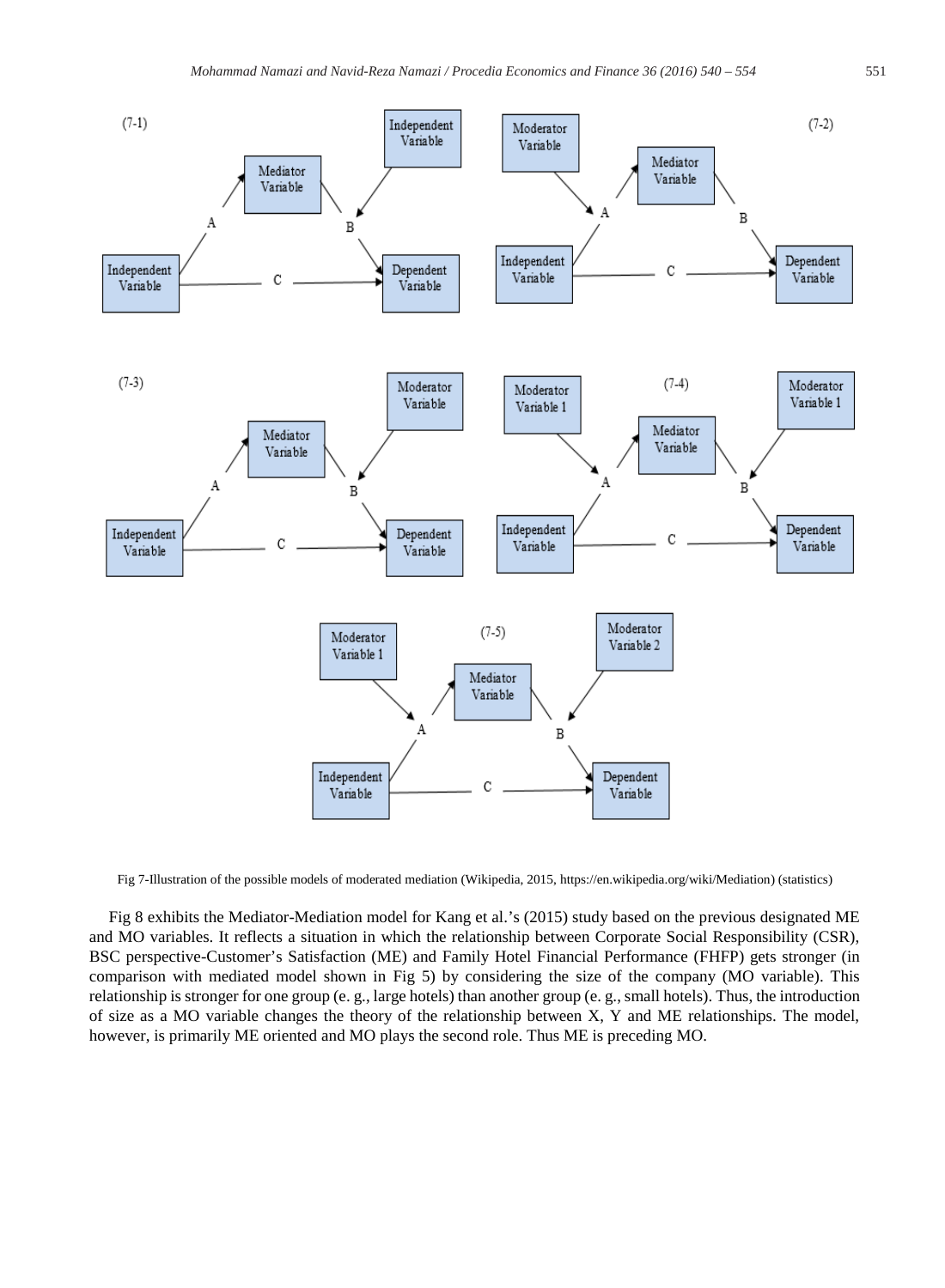

Fig 8. Illustration of the moderated –mediation effect

The major distinction between mediated-moderation and moderated- mediation relates to the issue that in the former, moderation is initially operated and then the related relations are mediated. Whereas for the latter,there is no moderation but the effect of either the treatment on the mediator is moderated or the effect of the mediator on the dependent variable is moderated (Muller et al., 2005).

#### *5.3. Testing Mediated-Moderation and Moderated-Mediation*

The effects of the Mediated-Moderation and Moderated-Mediation relationships can be tested statistically through the "multiple regression analysis". Muller et al. (2015), for instance, by utilizing multiple regression analysis, provide three conceptual models that can be applied for both moderated mediation and mediated moderation cases. They distinguish four variations of the effects: Total effect, controlled direct effect, natural direct effect and natural indirect effect. The power of these models lies in their generality; they are applicable to situations with arbitrary nonlinear interactions, arbitrary dependencies among the disturbances, and both continuous and categorical variables.

When some or all of the mediational variables are latent variables, SEM program (e. g., LISREL, Amos, Eqs, or MPlus) can be exerted to estimate the relationship effects. These programs provide measures and tests of indirect effects and are also quite flexible in handling multiple mediators and outcomes. If either ME or Y is dichotomy, the standard method of estimation (e. g., Sobel's test) should not be adopted because of the complication in computation of the indirect effects. Instead Baron and Kenny's (1986) steps and "logistic regression" should be employed. When Y is dichotomous, Mplus program can also be used. With "clustered data", –when data are not just in one level and clustered in groups- "multilevel modeling" should be used (Kenny, 2014). Preacher et al. (2010) have proposed that "Multilevel Structural Equation Methods" or MSEM can also be used to estimate these models.

#### *5.4. Other Extensions of the Model*

Kang et al.'s (2015) model can also be extended by several avenues: a) multiple mediators –that is considering other BSC perspectives as mediating variables simultaneously. By formulating this model, it is possible to investigate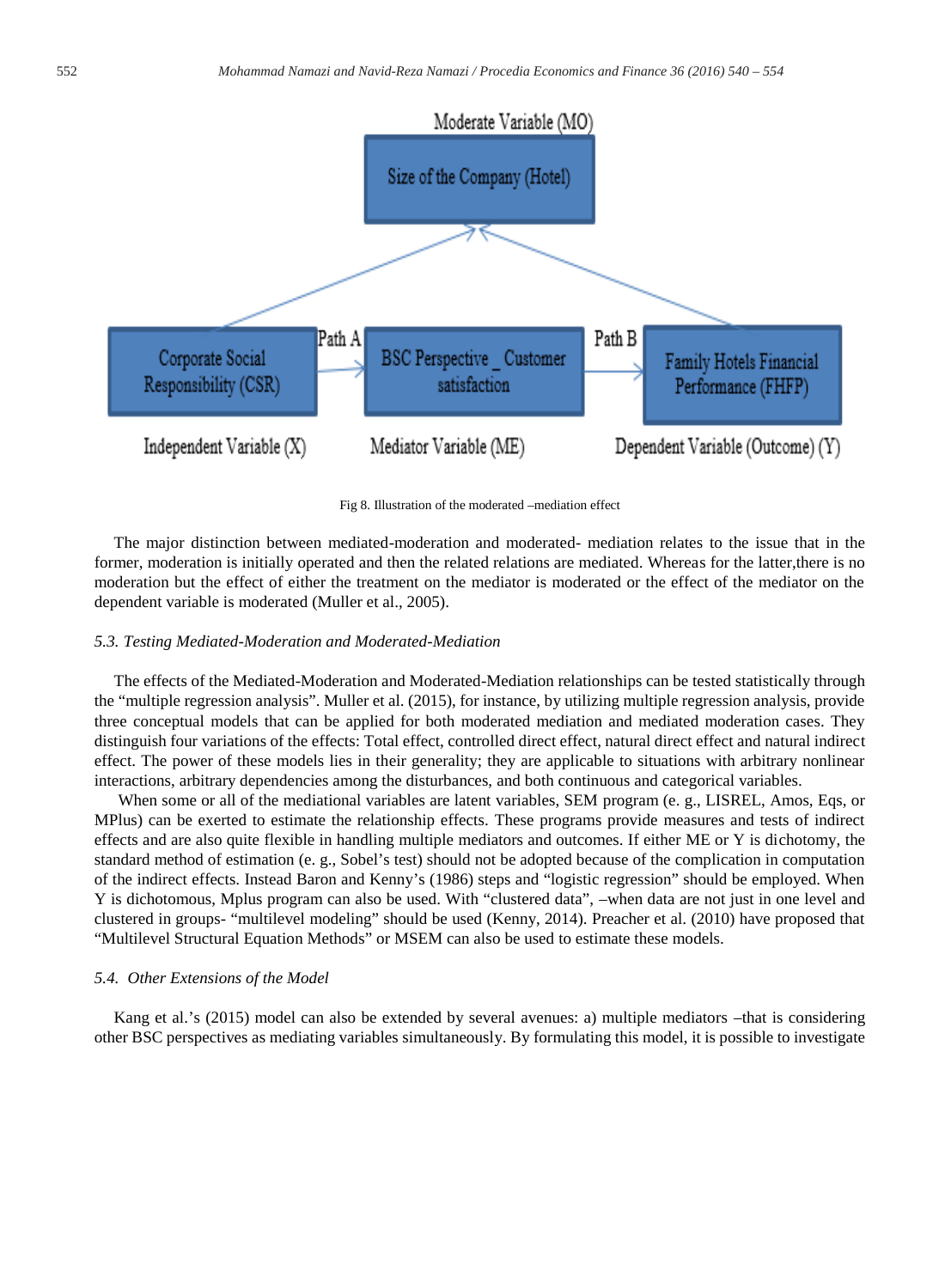if the "customer satisfaction" mediation is independent of the effect of other BSC mediators; b) multiple outcomesthat is considering the effect of different performance evaluation criteria (financial, EVA, and non –financial measures). This model makes it possible to consider the effect of each measure and the interaction effects of different measures simultaneously; c) multiple causal variables-in this case, different CSR measures are used which enables researchers to study different effects of each CSR criteria to investigate whether their effects are equal, and the sum of their indirect effects are zero, d) causal mediation analysis-this analysis is based on the logical relationship paradigms of CSR, ME and FHFP which leads to establishing causal diagrams that gives mediation a causal interpretation, and extends analysis from linear to non-linear and nonparametric models; and e) a combination of a, b, c, and d situations.

#### *5.5. Discussion and Conclusion*

This article, for first time, explored characteristics, distinctions and significance of the moderating, mediating, mediated-moderation and moderated-mediation effects of business research by extending Katz et al. (2015) model on a Balanced Scorecard perspective. The mechanisms of each preceding variables and appropriate statistical models for testing each condition were also discussed. The contribution of this study is that, the study revealed preceding variables posit a great impact on the design and conceptual theories of the research and create a contemporary theory or change the direction of the prior theories. In addition, the inclusion of these variables and their combination opens new avenues and ample insights into business research and establishes a potent basis to analyze the interaction effects of moderating and mediating variables. This function will also make designated models more comprehensive and pertinent to reality, and enables researchers to solve real business problems and arrive at a more satisfactory and complete solutions. The findings are generally consistent with moderating and mediating literature on business (Baron and Kenny, 1986; Kenny, 2014; Muller et al., 2015; Ro, 2012).

The selection of moderating and/or mediating variables and their combinations, among other things, relates to prevalent business theories and researchers' interests. Because the effects of moderating variables are distinctly different from mediating variables, care must be exercised in implementing these variables for establishing appropriate business models.

Although recently some contemporary business studies have adopted moderating and/ or mediating variables, the simultaneous implementation of moderating and mediation variables is still scarce. Hence, it is suggested future business researchers expand their models in such a way to encompass both moderating and mediating variables to take advantage of their interaction effects. In addition, some progress could be made with respect to enhancing "Causal Inference Approach to Mediation" and other model buildings as well as providing statistical analysis and packages in this arena.

 Finally, this paper solely concentrated in providing a conceptual analysis in this domain; Empirical works in this arena can unambiguously operationalize the effects of the moderating and mediating variables, and reveal the contributions of this article more transparently. In addition, this paper just concentrated on moderating and mediating variables and their interactions. The effects of "control" variables as well as "extraneous variables" can also be studied along with moderating and mediating variables.

#### **References**

Aiken, L. S., West, S. G., 1991. Multiple regression: Testing and interpreting interactions. Newbury Park, London, Sage.

Aroian, L. A., 1944/1947. The probability function of the product of two normally distributed variables. Annals of Mathematical Statistics, 18, 265-271.

Baron, R. M., Kenny, D. A., 1986. The moderator-mediator variable distinction in social psychological research: Conceptual, strategic and statistical considerations. Journal of Personality and Social Psychology, 51, 1173-1182.

Box, G. E. P., 1976, Science and Statistics, Journal of the American Statistical Association, Vol. 71, No. 356, December: 791-799.

Edwards, J. R., Lambert, L. S., 2007. Methods for integrating moderation and mediation: A general analytical framework using moderated path analysis. Psychological Methods, 12, 1-22.